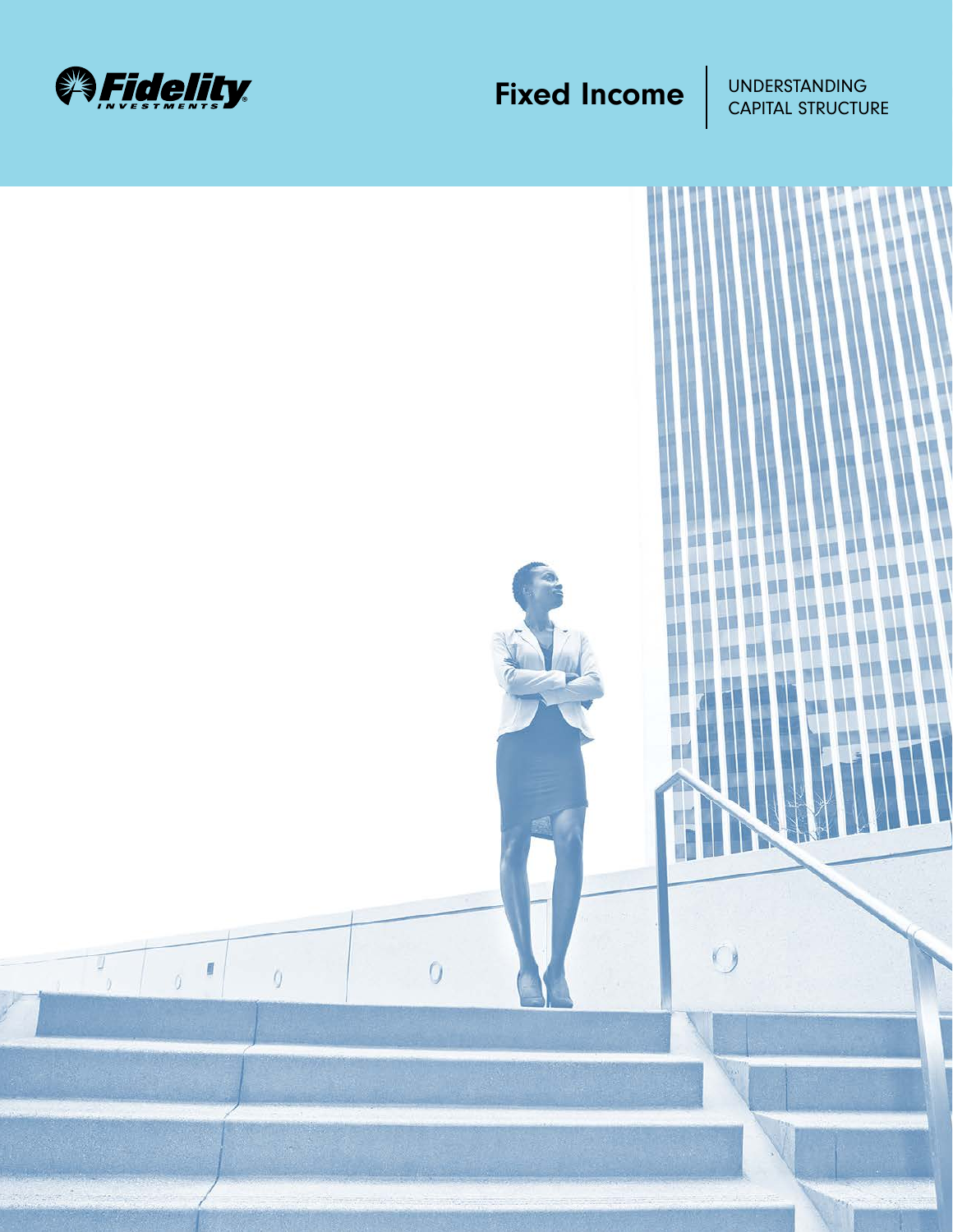### What is capital structure and why does it matter?

#### Capital structure is key to understanding how a company finances its business.

A company's capital structure is the combination of the debt and equity it uses to finance its long-term operations and growth. Debt generally comes in the form of bonds and loans, while equity broadly consists of common stock and preferred stock. Investors can look at the capital structure as the master financial blueprint of the firm. It can tell you which securities (bonds or stocks) might rank first when it comes time to distribute company profits, and which securities come later in line. It can also indicate which investors may benefit most in a reorganization.

The two pillars of the capital structure are equity and debt. Companies balance these two, making tradeoffs in deciding whether to raise debt or issue equity to finance their operations. The amount of debt that a company uses in comparison to equity (referred to as the debt-to-equity ratio or use of leverage) can provide insights into how risky a company is. Usually, a company that is heavily financed by debt is said to have a more aggressive capital structure (i.e., it has high leverage), and therefore poses greater risk for investors.

Equity is represented by the different kinds of stock offered to investors, and debt by the bonds and notes issued as a way to borrow money. Stocks can be either common or preferred shares. Common shares give shareholders an ownership stake of the company. Preferred shares often give shareholders the first right to receive any dividends a company pays.

Bonds, on the other hand, may be of many kinds: secured or unsecured, and senior or junior, or a combination of these. Secured debt gives an investor the primary claim to the cash flows or assets that are offered as security. Unsecured debt, in contrast, can generally be paid only from resources that were not otherwise committed. Senior debt generally takes precedence over junior debt when interest is being paid.

CAPITAL STRUCTURE



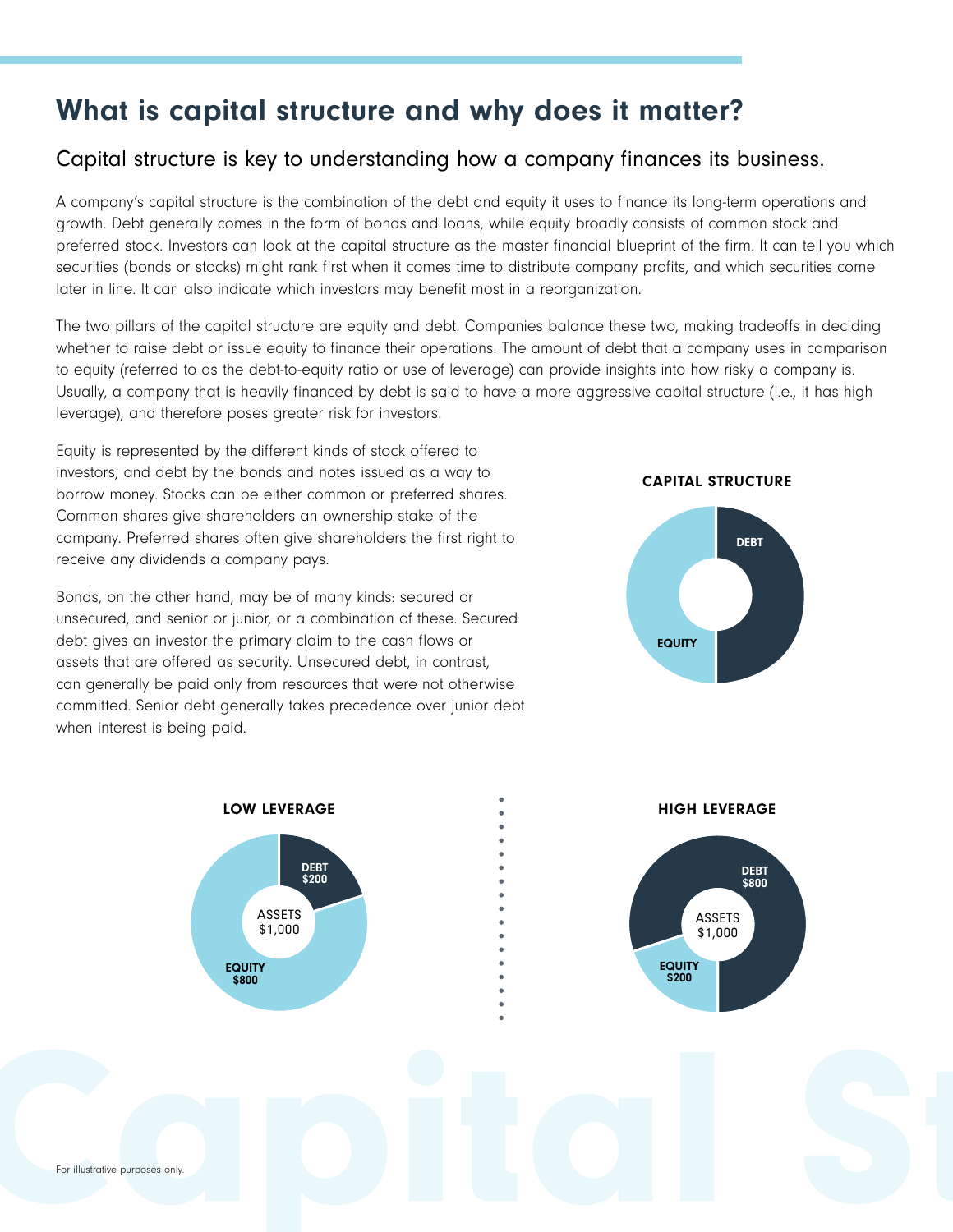# 360° Perspective

A company's stocks and bonds can have other features, but the basic capital structure that they make up is an essential consideration in making informed investment decisions. In evaluating a company's capital structure, Fidelity has equity analysts who look at a company's stock and fixed income analysts who review its bonds. Both perspectives are essential. Equity holders and bondholders can have different motivations to invest in a company, and a company might manage its messaging differently depending on whether it is talking to one or the other.

For example, when a company speaks to an equity investor, it might focus on growth plans that involve issuing bonds to expand production, or on projected stock buybacks or dividend payouts. This might be attractive to stockholders, but it could be detrimental for bondholders, as it could increase the risk that the company's bonds will not be repaid. Alternatively, a company might tell a very credit-friendly story to bondholders that focuses on balance sheet discipline or paying down debt – features that could be less attractive for stockholders.

Fidelity gets both perspectives: it has extensive equity and fixed income divisions monitoring and analyzing companies around the world – and exchanging their insights.

At Fidelity, there's no equity side and credit side: our analysts get a 360-degree view by hearing a company's pitch to bondholders and shareholders, not just one or the other. All this gives us an advantage over competitors who are focused primarily on equity investing or fixed income. Our 360-degree view of a company's capital structure enables Fidelity to make informed investment decisions for investors, based on a holistic view of a company's goals.